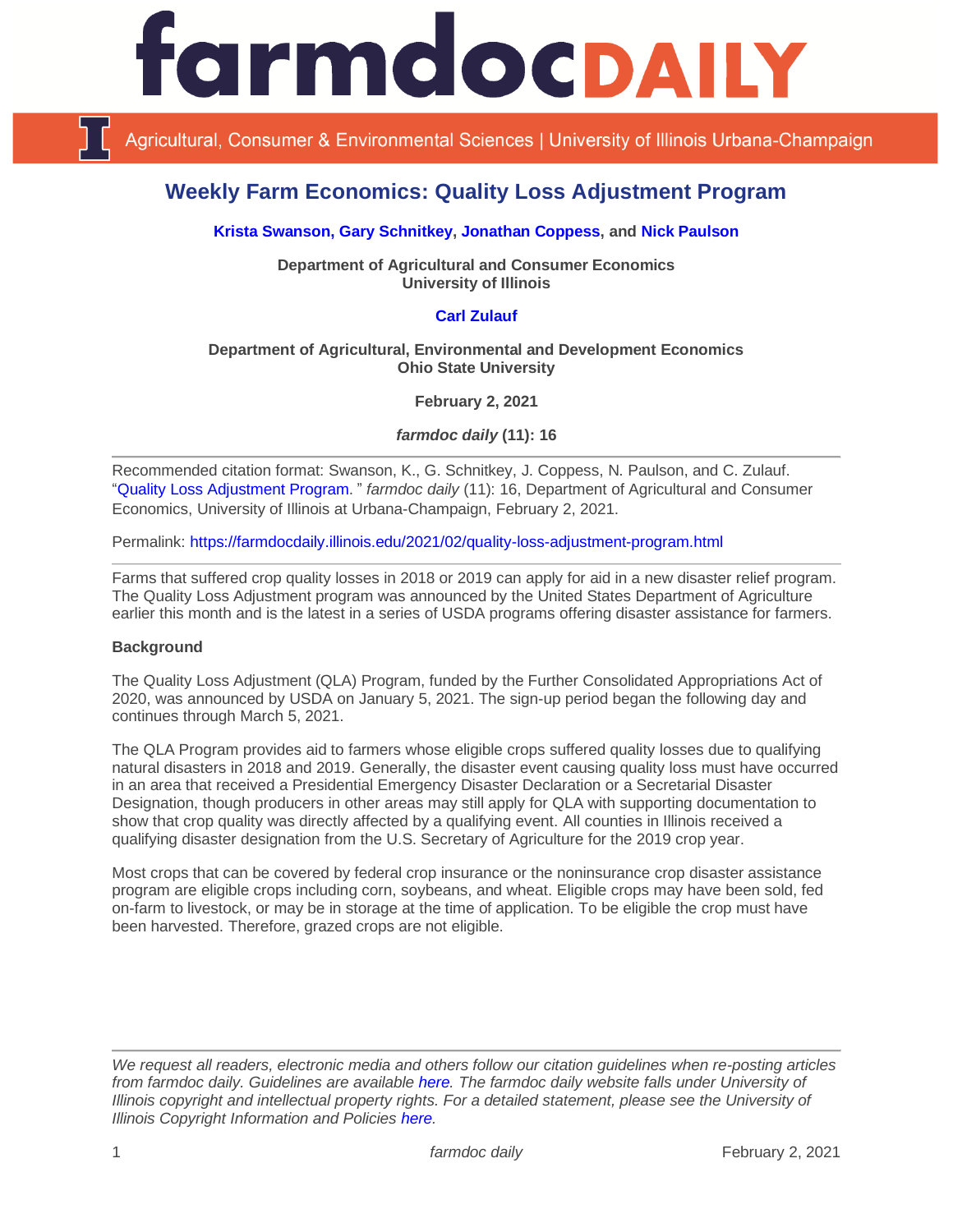## **Applying for the QLA Program**

There are two ways to apply for the QLA program. Producers with an eAuthentication account can apply online through the [QLA Application Portal.](https://apps.fsa.usda.gov/usda_scc_gateway/qla/index.jsp) Alternatively, the QLA Program application [\(FSA-898\)](https://www.farmers.gov/sites/default/files/documents/FSA-898-01062021.pdf) may be completed and submitted to a local FSA office.

Along with the application, submission of verifiable documentation of quality loss including quantity of production affected is required. The quality loss on affected production should be documented using nutrient factors or grading factors within 30 days of harvest to eliminate quality loss that occurred in storage. Accepted forms of documentation include records such as sales receipts, settlement sheets, truck scale tickets, sales contracts, quality loss records, and forage nutritional records.

The payment is made on units in which quality was negatively impacted. There must be at least a 5% quality loss because of the disaster to be eligible for a payment. Applicants must specify the condition that caused quality loss, for example low test weight, falling numbers, or reduced nutrient values. Notably, value loss due to moisture discounts are not included.

Applicants must also specify the beginning date and ending date of the disaster event. The USDA Farm Service Agency provides county level records of disaster designations by year that includes beginning and ending dates (see [FSA Disaster Designation Information\)](https://www.fsa.usda.gov/programs-and-services/disaster-assistance-program/disaster-designation-information/index).

Farmers who receive QLA Program payments are required to purchase crop insurance of NAP coverage for the next two crop years at a minimum of a 60% coverage level.

#### **Payment Calculation**

There are four different QLA payment calculations based on the type of crop and the documentation submitted by the producer. At a minimum, verifiable documentation of quality loss on the affected production is required to be submitted with the application.

For forage crops, quality loss extra documentation of historical nutrient factors can result in a more favorable payment calculation. Likewise, extra documentation showing total dollar value loss can result in a more favorable payment calculation for non-forage crops.

**Forage Crop with Full Documentation (nutrient factors on affected and historical)** *QLA Payment = Total Affected Production x Verifiable % Loss x Average Market Price x 0.7*

**Forage Crop with Partial Documentation (nutrient factors on affected only)** *QLA Payment = Total Affected Production x County Average % Loss x Average Market Price x 0.7 x 0.5*

**Non-Forage Crop with Full Documentation (quality factors on affected and total dollar value loss)** *QLA Payment = Total Dollar Value Loss on Affected Production x 0.7*

## **Non-Forage Crop with Partial Documentation (quality factors on affected only)**

*QLA Payment = Total Affected Production x County Average Loss Per Unit of Measure x 0.7 x 0.5*

The county averages in the payment calculations will be computed by FSA using the average loss figures submitted by producers applying with verifiable documentation, if at least five eligible producers in the county submitted that documentation.

## **QLA Payment Example – Non-Forage Crop with Full Documentation**

As an example, consider a farmer who harvested 50,000 bushels of corn from November 15 through November 20. The corn was sold in three sales within 30 days of harvest and the farmer has a sales receipt for each sale to provide verifiable documentation:

Sale 1: 25,000 bushels on December 2, 2019 Sale 2: 10,000 bushels on December 4, 2019 Sale 3: 15,000 bushels on December 9, 2019.